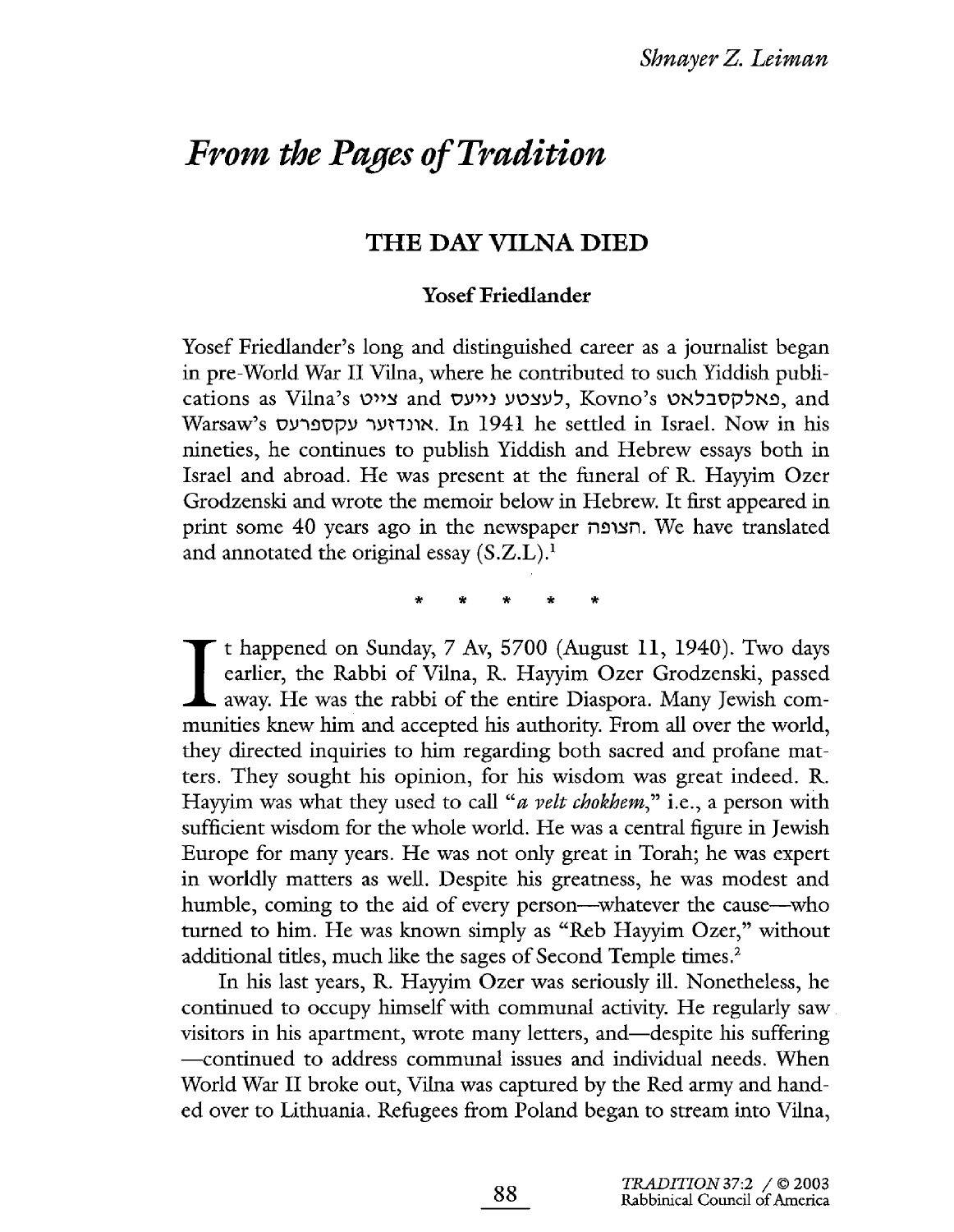among them heads of yeshivas, rabbis, and rabbinic scholars who-like the refugees—received funding from the Joint.<sup>3</sup> But their primary support came from R. Hayyim Ozer. His apartment on the corner of Zavalna and Great Pohulanka became the center for all mundane and spiritual activity. For years, R. Hayyim Ozer had already occupied himself with providig aid for rabbis and religious Jews in Soviet Russia. The story of his accomplishments in this unique and sensitive area remains to be written.

With the Sovietization of Vilna in June 1940, great fear overtook the refugees in Vilna. They tried to leave Soviet Russia, knowing full well that if they tarried, they would remain in the country forever. As is well known, no one could leave the Soviet Union prior to World War II. So many of the refugees returned to Poland, and to its capital city, Warsaw, in an effort to somehow survive the German occupation. There was communication in those days between the Jewish ghettos in occupied Poland and the Jewish community in Vilna. Many Jewish emissaries from the various youth movements and political parties travelled back and forth and brought news about whatever had transpired. The issue that confronted the many refugees was sharply phrased as follows: "Stalin or Hitler?" I.e., was it preferable to remain in lands under Stalin's control, or was it preferable to retun to occupied Poland, now under the aegis of Hitler? In social clubs and public kitchens established by the Joint the issue was joined and argued.

Rabbis and heads of yeshivas put the very question to R. Hayyim Ozer. He answered: "We must remain in Russia and not return to the lands occupied by Hitler." When the rabbis and the heads of the yeshivas retorted that there is no Yiddishkeit in the Soviet Union, R. Hayyim Ozer explained: "Where there are Jews there will also be Yiddishkeit; but where there are no Jews, there will not be any Yiddishkeit."<sup>4</sup>

R. Hayyim Ozer's ilness took a turn for the worse, and during the summer months of 1940 premature rumors of his death circulated several times. On Friday, 5 Av, 5700 (August 9, 1940), R. Hayyim Ozer died at the summer resort Wolokumpia on the banks of the Vilia River. His body was brought back to his apartment at 17 Zavalna Street.

During the first days of the Sovietization, Jewish life in Lithuania was domiated by Jewish communists. They published the only Jewish newspaper that was allowed to appear in print, the *Vilner Emes* (spelled: ווילנער עמעס). This replaced the *Vilner Togblatt* and the Ovent Kuriyer, which had reappeared in print during the brief period that Vilna was restored to independent Lithuania.<sup>5</sup> The spelling adopted by the Vilner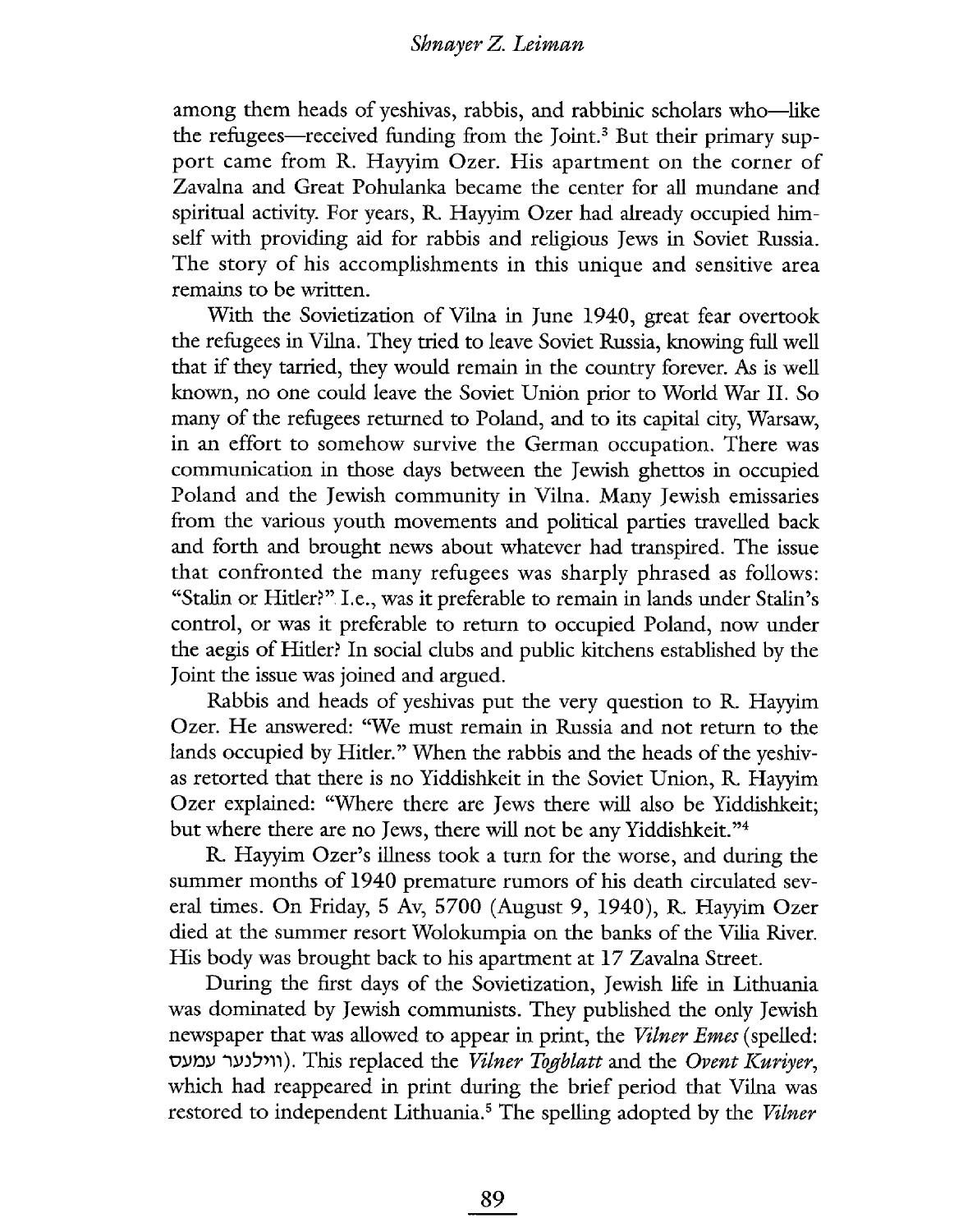### **TRADITION**

Emes followed the rules of "Soviet Yiddish." This meant that all Hebrew words had to be spelled as Yiddish words. Thus, e.g., the final forms of the Hebrew letters מנצפ"כ were disallowed. Needless to say, not even a single line was designated for coverage of the death of R. Hayym Ozer. Nevertheless, the Jews of Vilna persisted in their efforts to publicize his death. They approached the editors of the Vilner Emes and indicated that they were prepared to pay for the publication of an announcement of R. Hayyim Ozer's death. The editors agreed, so long as the deceased's name would be spelled according to their rules: 'pO)ynNi) iyt'1N ~'NJ. The Jews ofVila demurred, refusing to desecrate the name of their distinguished rabbi. Instead, they made do with modest posters distributed in the name of Vilna's Rabbinical Board which by then, in fact, no longer functioned. "The Rabbinical Board," so the poster claimed, "offers notification of the death of R. Hayyim Ozer Grodzenski, who served the Vilna rabbinate for more than 50 years. All are called upon to participate in his funeral."

Early Sunday morning, 7 Av, large crowds of Jews from Vilna and greater Lithuania began to gravitate toward the deceased's apartment. They filled all the surrounding streets that led to the "shulhoyf" (synagogue courtyard) and to the Great Synagogue.6 All who attended understood well that the funeral of R. Hayyim Ozer would be the first and last Jewish demonstration against Soviet rule in Lithuania, which became more entrenched every day. Everyone felt a moral obligation to participate in this massive Jewish procession, thereby expressing his solidarity with the Jewish community. Virtually no one was absent from this last procession of the Jewish community of Vilna: rabbis, yeshiva students, municipal authorities, and Kehillah officials including Dr. Jacob Wygodski, the last Rosh ha-Kahal of Vilna.<sup>7</sup> All the Jewish organizations and institutions were represented; they continued to function after a fashion for they were ordered to do so by the Soviet authorities. Doctors, lawyers, workers, and crafsmen. Huge numbers of Jews came from all the suburbs. Present were members of Yivo and the Bund who were almost always in disagreement with R. Hayyim Ozer. So too secular Yiddishists and Zionists in all their different denominations.

Virtualy no one was absent from the demonstration held that day. Every Jew understood deep in his soul that this was not the funeral of R. Hayyim Ozer alone. Everyone was conscious of the fact that Jewish Vilna, the Jerusalem of Lithuania, was being led to the grave. Individual Jews would continue to live in Lithuania (no one had yet imagined the "final solution" of the Germans), but Jewish Lithuania had run its course.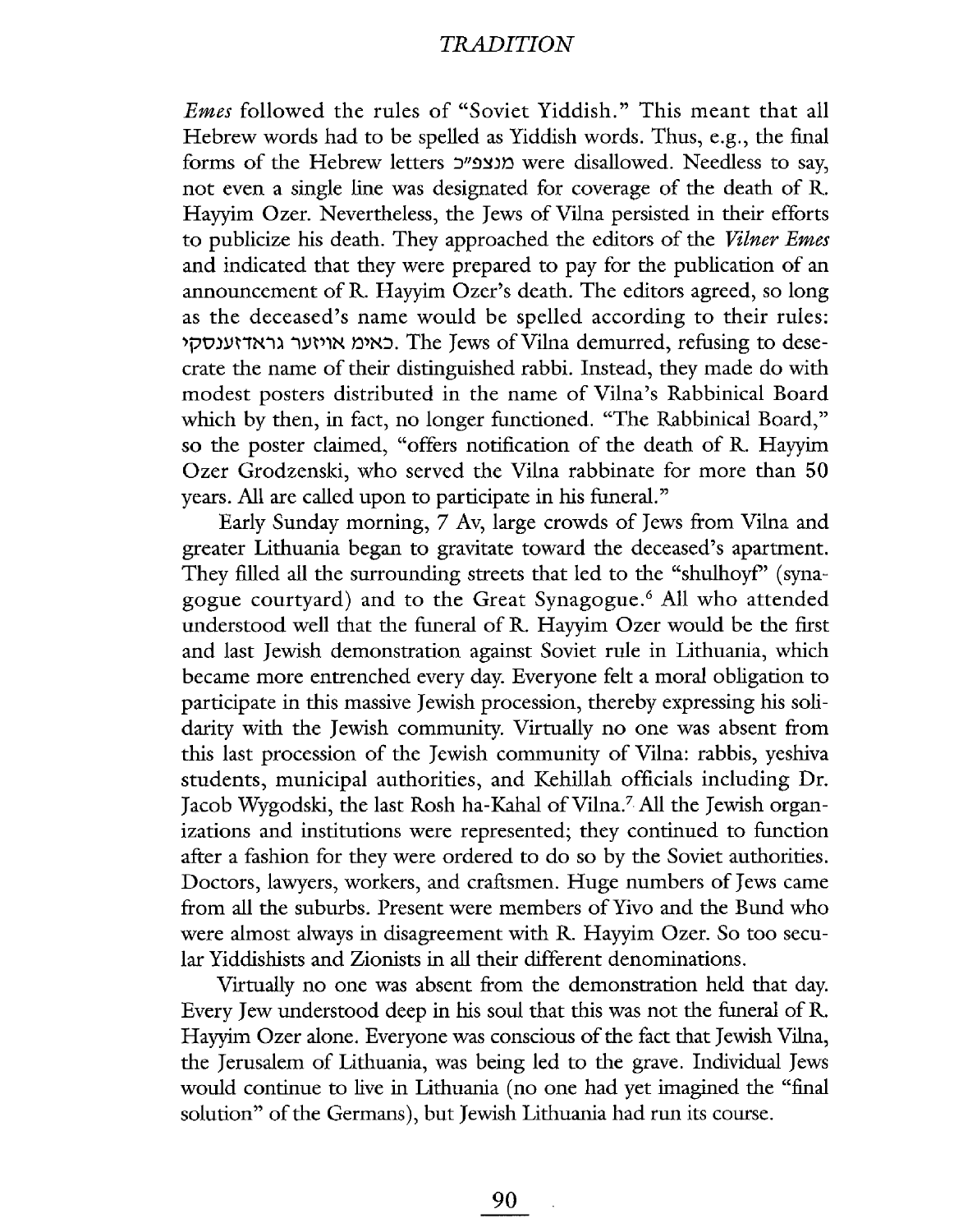#### Shnayer Z. Leiman

The sense of bereavement, of being tranformed into orphans and widows, was heightened when those present considered the glorious past of Vila and the role it had played in Jewish history. It sufficed to consider the legacy of the recent past: the synagogues and batei midrashim which numbered well over one hundred; the yeshivas and Talmud Torahs; the network of Hebrew schools and Yiddish schools; the high schools and teachers' seminaries; the Strashun Library<sup>8</sup> and the An-ski Museum;<sup>9</sup> the Yivo Institute; the Jewish press; the world renowned printing houses of the widow and the brothers Romm,<sup>10</sup> Rosenkranz and Schriftsetzer,<sup>11</sup> and others; the Jewish students who attended the Stephen Batory University—they fought valiantly for the privilege to study there; $^{12}$  the Zionist movement in all its different streams and the Bund which had been founded in Vilna; and the hundreds of institutions and organizations that were active Jewishly in Vilna. Regarding Vilna, it used to be said before the War that Yiddishkeit could be drawn from its atmosphere. Nothing had to be done in order to imbibe it.

Dr. Jacob Wygodski, the prominent leader of Jewish Vilna, gave expression to these sentiments in the eulogy he delivered over R. Hayyim Ozer in the Great Synagogue. He said: "We stand today beside the coffin of our great Rabbi and bring to a close forever the glorious and rich Jewish life that once graced our city. The death of R. Hayyim Ozer signals the end of the struggles that characterized Vilna for many years: the struggle between the Gaon of Vilna and the Hasidim; between traditional Jewry and the Maskim; between Russified Jewry and the Zionists; between Zionism and the Bund; and between the advocates of Hebrew and the advocates of Yiddish. All these struggles were manfestations of battles between Jew and Jew or Jew and non-Jew in an attempt to keep Jews and Judaism alve in Vilna. These battles are over. Now it is everyone's task to remain alive and to pray that we do not lose our "divine image" in the days ahead."

So spoke Dr. Wygodski. He could not know that at that very moment the axe was about to be wielded agaist the Jews of Vila. For not far from the city the Nazis were sharpening the slaughterer's knife they were about to put to the throats of the Jews of Vilna, as part of the mass destruction of European Jewry in those fateful years of 1940-1945.